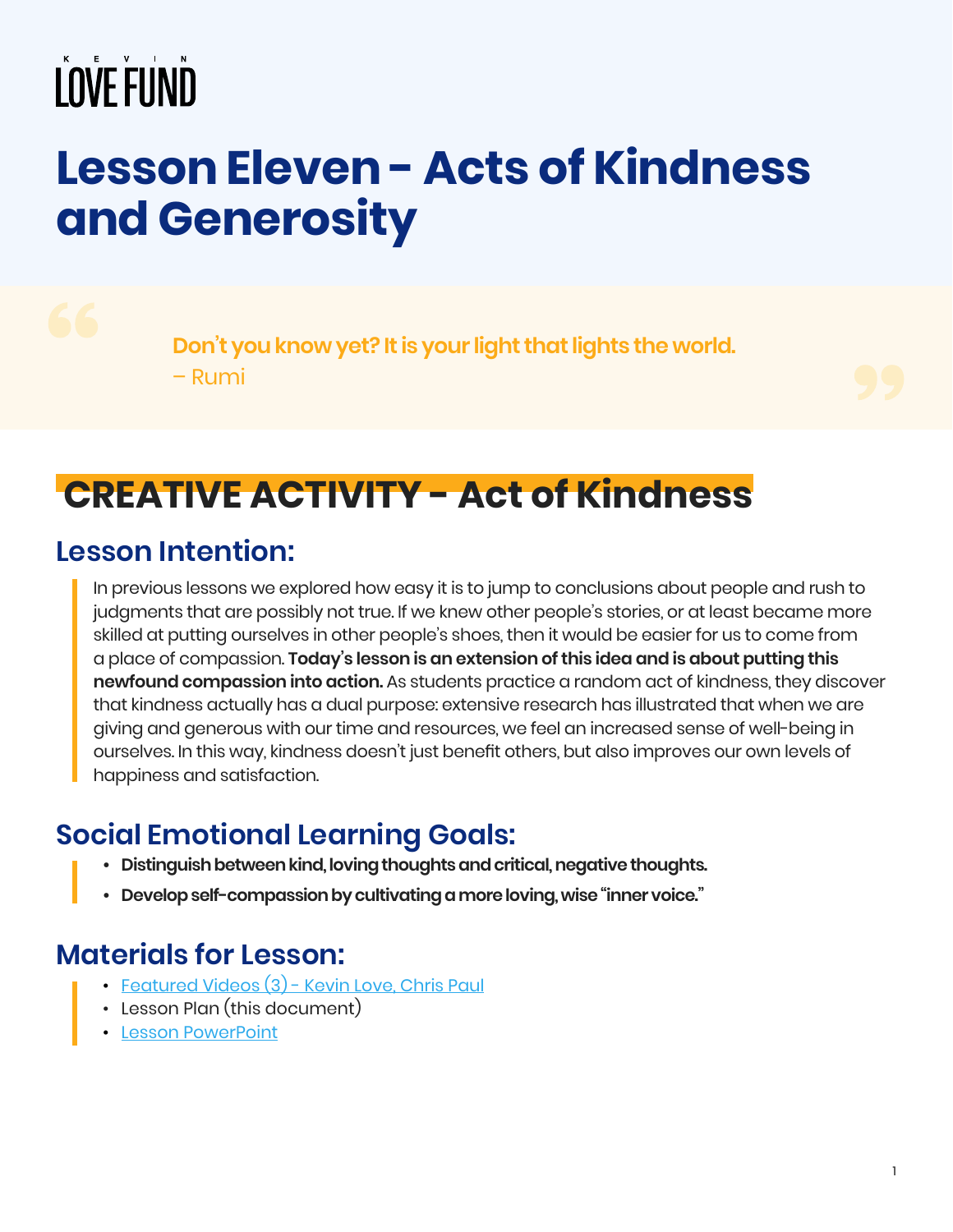## **In Preparation for Lesson:**

*Prior to teaching the lesson, watch the guest artist videos and perform your own random act of kindness to share with your students.*

## **Featured Videos:**

- 1. Kevin Love explains that helping others can be beneficial to the recipient and also to the person who is offering help. He shares that he felt inspired to give a donation to the people who work at the Cleveland Cavaliers stadium after games were canceled at the start of the pandemic.
- 2. Chris Paul shares the story of his late grandfather who modeled kindness and generosity in the way he treated the people who came to his store, often allowing them a reduced price for fuel or the ability to delay their payment.
- 3. Shreya and Saffron Patel describe the inspiration behind the organization they created called Letters Against Isolation, which uses letter writing to help ease loneliness in senior citizens.

### **Lesson Plan:**

Display the 'welcome slide' from the Lesson 11 PowerPoint as you begin.

*\*Slide 1*

As discussed in the teacher training, remember to make the suggested language below authentic to yourself and meaningful for your students.

### **Launching the Lesson:**

*\* Slide 2*

Explain that previous lessons emphasized feeling more compassion for ourselves as well as empathy for others, and today's lesson is focused on channeling those caring thoughts into action. Introduce the video clips of Kevin Love and Chris Paul.

#### **Example of What You Could Say:**

 "In the previous lessons, we practiced feeling greater compassion for ourselves and others. Today's lesson is an extension of this idea. In addition to being more compassionate in the way we think about ourselves and others, we can also put these kind thoughts into action by helping other people. In his research, Harvard professor Michael Norton found that spending money on others made people happier than spending money on themselves. Does this surprise you to know?

Kevin has spoken publicly about the way being generous with others has brought happiness into his life. And Chris Paul is another NBA player who speaks about how his grandfather modeled generosity – which impacted not only his own life, but had a positive influence on his community growing up. We are going to watch short videos from Chris and Kevin sharing about this link between kindness or generosity and happiness."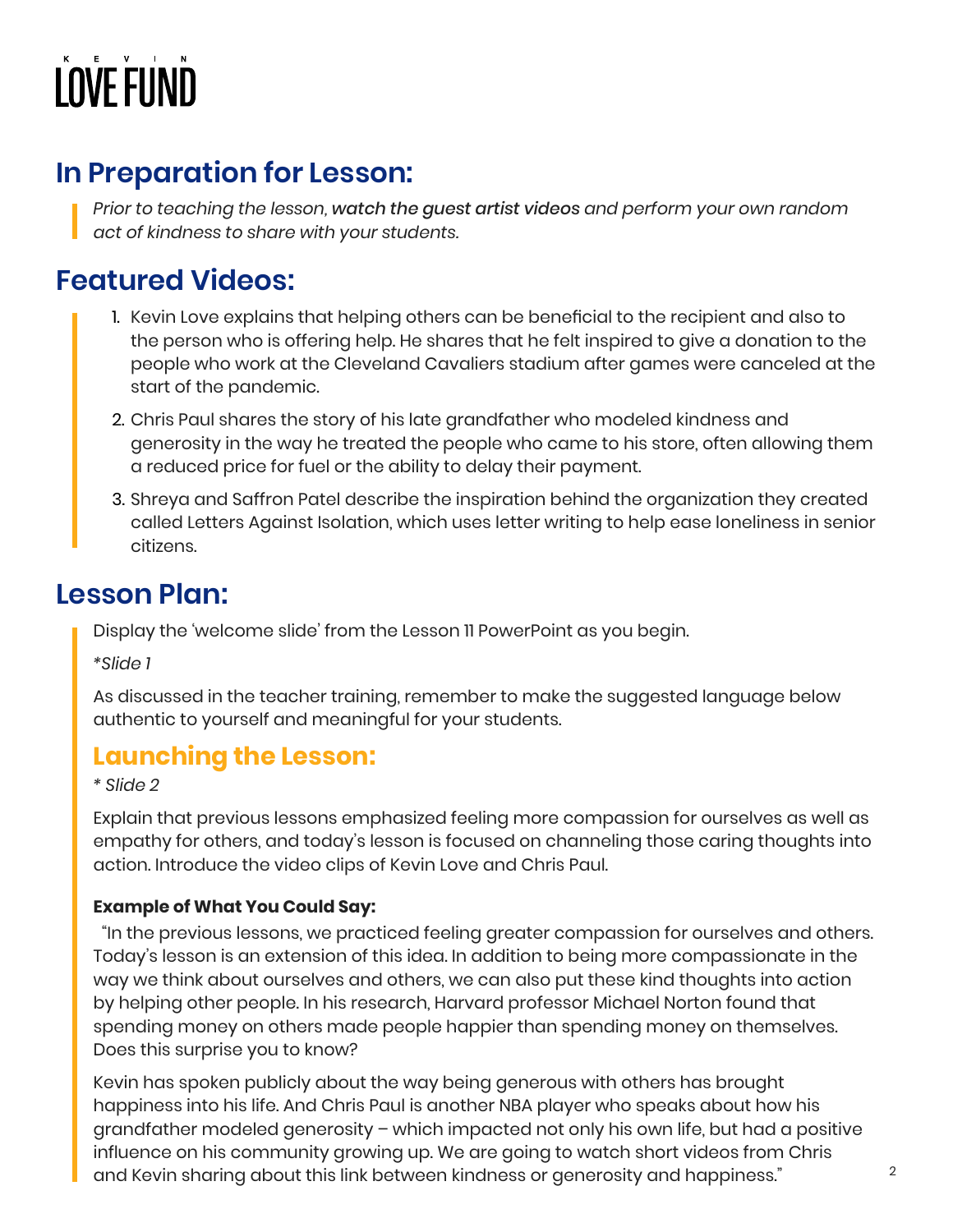#### **Notes on What You Plan to Say:**

### **Play Guest Artist Videos:**

In the first video, Kevin describes his donation to the people who work at the arena where the Cleveland Cavaliers play. In the second video, Chris Paul shares a story about his grandfather's generosity and kindness as he supported their community by offering discounts at his service station. Introduce the next video of an additional example of generosity and kindness. You could also use a video clip from your own local context that you feel will better resonate with the students in your classroom or school community.

### **Introduce Additional Example of Kindness:**

Introduce the next video of an additional example of generosity and kindness. You could also use a video clip from your own local context that you feel will better resonate with the students in your classroom or school community.

#### **Example of What You Could Say:**

"Kevin and Chris's video showed us big acts of generosity, but even smaller acts of kindness can feel really good. Here is one more quick example of a young woman who did something generous, and got an expected reward for her kindness."

#### **Notes on What You Plan to Say:**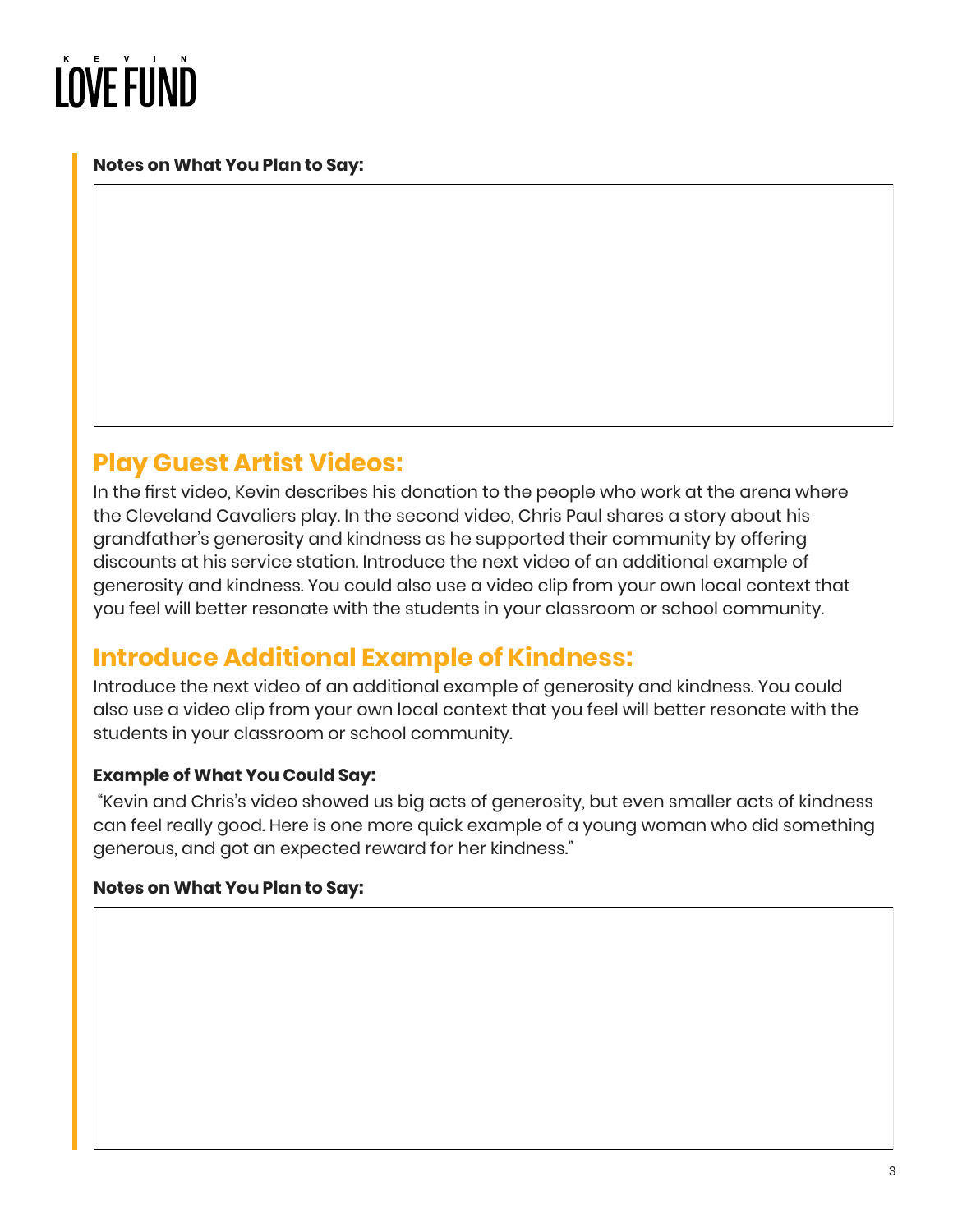## **Random Acts of Kindness Video Option (or choose your own):**

#### *\*Slide 4*

[A video clip from CBS News](https://www.youtube.com/watch?v=efSyXx6fVVA) shares the story of a waitress' simple act of kindness and the surprising event that resulted.

## **Introducing the Creative Activity:**

#### *\*Slide 3*

Reflect on the way the videos all illustrated how uplifting it can feel to be kind and generous, and explain that students will now plan and complete a random act of kindness themselves. Students can do this in a small group and record themselves, and then share it with the class. Or they could do this on their own and simply write about their experience. These random acts of kindness can be done during the class time or as a 'take home' project.

#### **Example of What You Could Say:**

"We just watched a few videos of people sharing kind and generous acts. This is something really wonderful about generosity and kindness; aside from improving the lives of others, it lifts your own spirits as well.

I did not want to ask you all to put yourselves out there without also trying this out myself, so I thought of an act of kindness that would feel sincere to me. (Share your example).

As a class, let's brainstorm a few ways that we can help other people in our community through acts of kindness and generosity."

#### **Notes on What You Plan to Say:**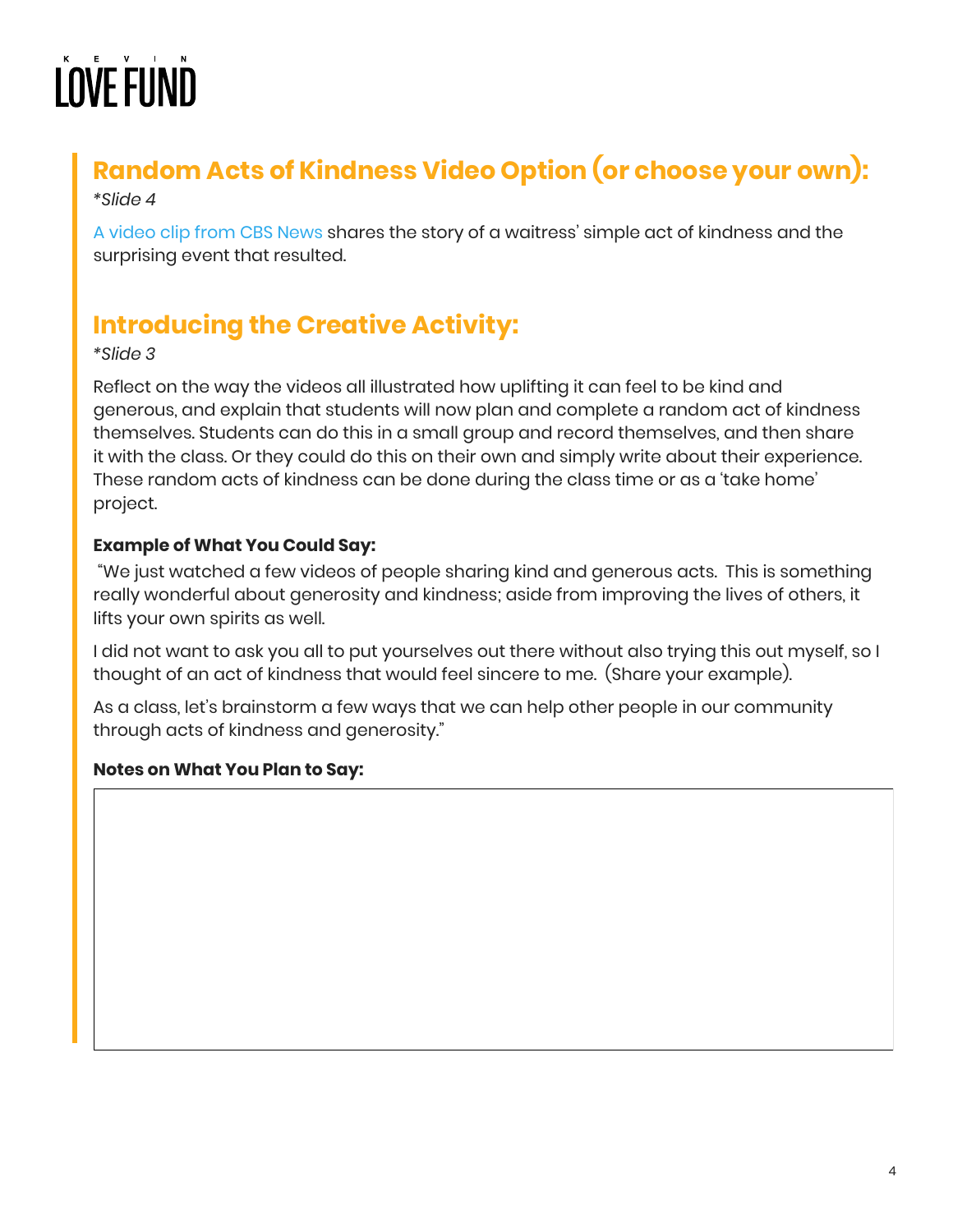## **Creative Activity:**

Encourage students to break into small groups to choose a random act of kindness. Explain that students can work together or individually to complete this random act of kindness and that they are encouraged to record themselves, but they should brainstorm in groups.

#### **Example of What You Could Say:**

"Now, let's break into small groups of three or four to decide on the act of kindness and generosity that you want to accomplish. One of the group members should video record this act of kindness in hopes that when we come back together as a class, you can share it with us visually. If this is not possible, you can write down how the experience went, and how it felt to you, and share with us verbally. If you would prefer to work individually, that is okay as well – but still plan out your random act of kindness with your classmates."

\*If time and circumstance permits, students can leave the classroom and perform their random act of kindness at this time. Or, they can have a deadline set in which they have to complete their act of kindness by a certain time. This lesson will be completed at the start of the next lesson when students share their random act of kindness.

#### **Notes on What You Plan to Say:**

### **Lesson Closure**

(to be completed at the start of the next lesson).

\*see Lesson 12 for this section